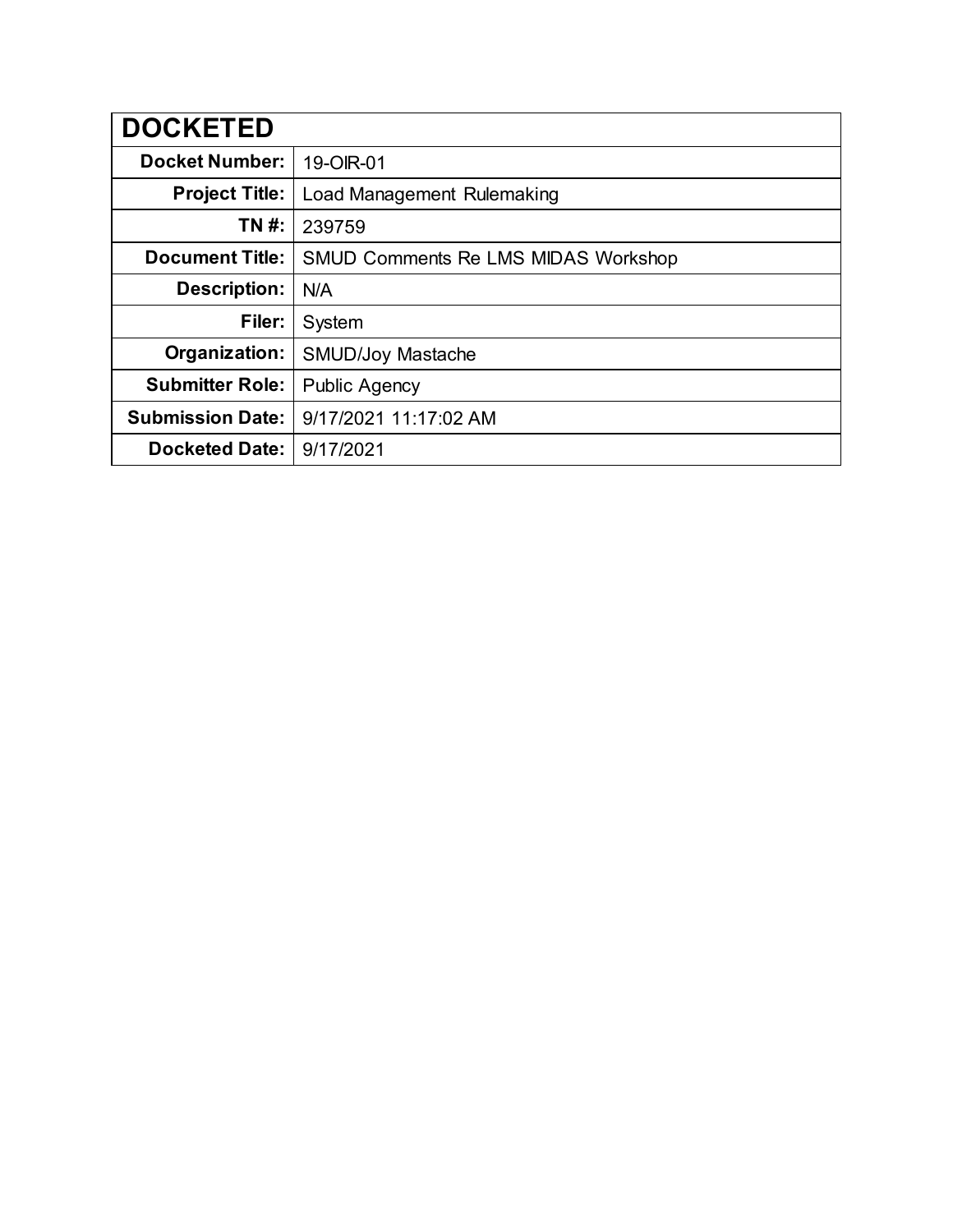Comment Received From: Joy Mastache Submitted On: 9/17/2021 Docket Number: 19-OIR-01

# 19-OIR-01 - SMUD Comments Re LMS MIDAS Workshop

19-OIR-01 - SMUD Comments Re LMS MIDAS Workshop

Additional submitted attachment is included below.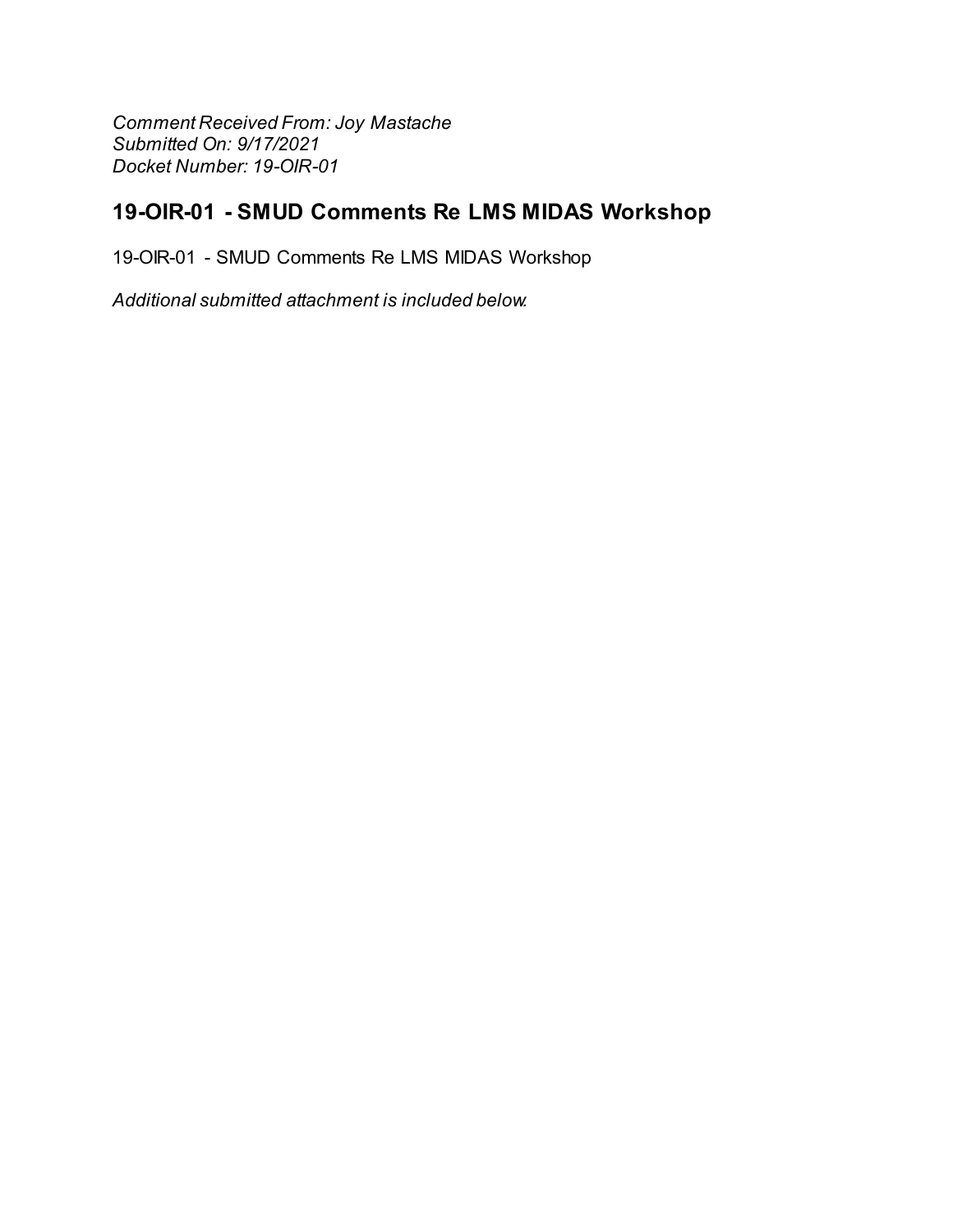## **STATE OF CALIFORNIA BEFORE THE CALIFORNIA ENERGY COMMISSION**

) ) ) ) ) ) ) )

**In the matter of:**

**Load Management Rulemaking**

Docket No. 19-OIR-01

SMUD Comments Re: Load Management Rulemaking

September 17, 2021

## **Comments of SACRAMENTO MUNICIPAL UTILITIES DISTRICT on Market Informed Demand Automation Server Workshop in the Load Management Rulemaking**

The Sacramento Municipal Utility District (SMUD) appreciates the opportunity to provide comments to the California Energy Commission (CEC) on the *Market Informed Demand Automation Server (MIDAS) Workshop* held on August 27, 2021.

SMUD strongly supports the state's decarbonizing efforts to reduce greenhouse gas (GHG) emissions by promoting transportation and building electrification and increasing the development of renewable resources. SMUD began implementing Time-of-Use (TOU) rates for commercial and industrial customers in 1993. By 2012, all commercial customers were transitioned from tiered rates to TOU rates. Throughout 2012-2013, SMUD implemented a Smart Pricing Options Pilot Program which provided the basis for California's transition to TOU rates as the default for utility customers. SMUD began implementing Time-of-Day (TOD) rates for residential customers in 2018 and completed the transition in 2019. After the first full summer, 98% of our eligible customers had remained on the TOD rate, with only 2% opting out for a flat rate.

SMUD is committed to continue exploring advanced time-varying rates and incentive structures coupled with appropriate load flexibility and automation that could benefit our customers. Load management is a crucial element for meeting GHG reduction objectives, and we respectfully submit the following comments on the Draft Staff Instructions MIDAS Documentation for connecting to--and interacting with--the MIDAS database.

## **1. Data in MIDAS is not a billing signal. Additional clarity is needed to ensure customers do not react to the MIDAS data in a way that is inconsistent with its intended use.**

SMUD is concerned that the data signals in the MIDAS may not create an accurate representation of customer bills, because the MIDAS only includes a portion of the full energy cost. For utilities with distribution services and retail services combined, like SMUD, the MIDAS may not reflect other components of marginal costs such as transmission and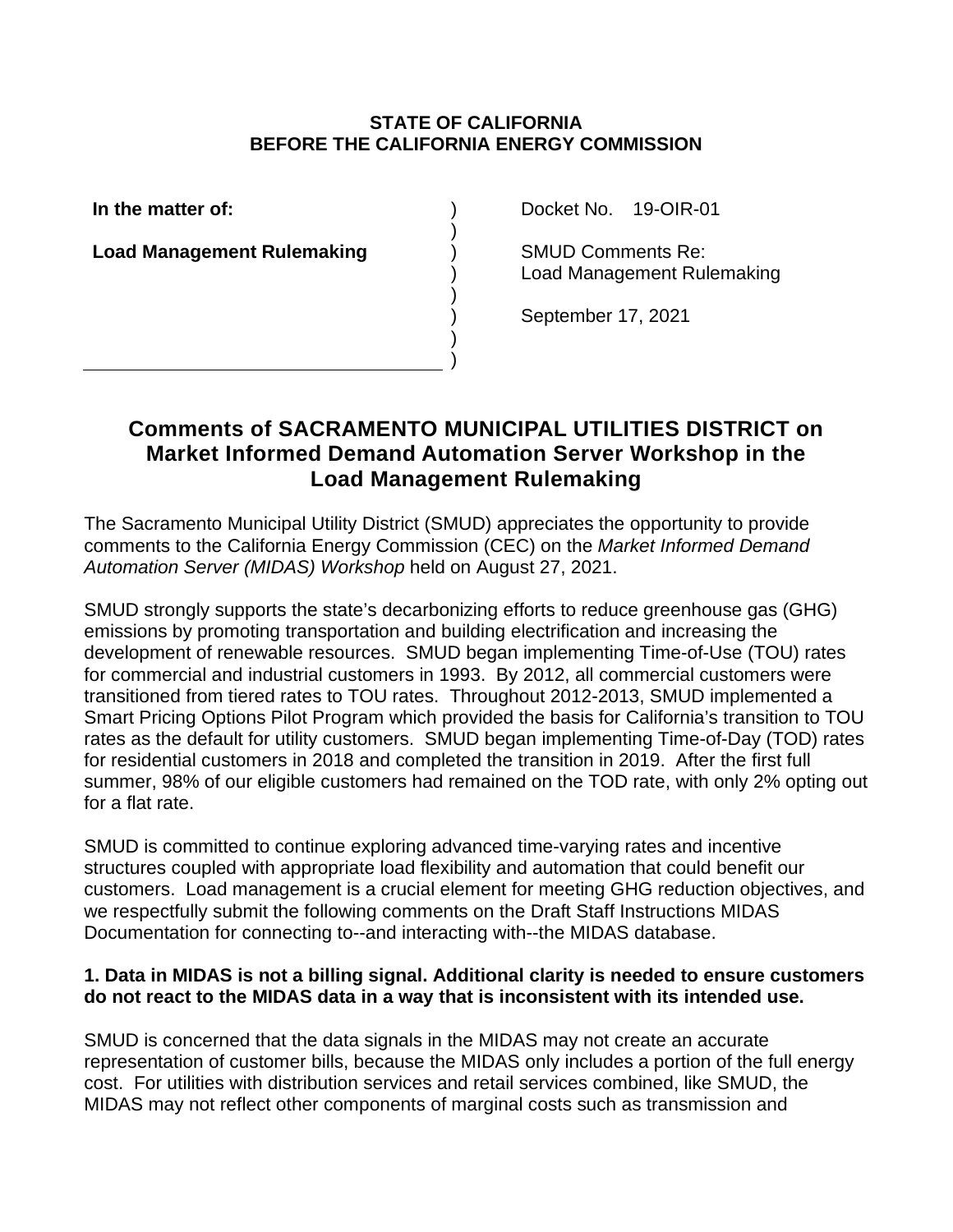distribution. This could have the undesirable consequence of customers misunderstanding or misusing the information in the MIDAS database and reacting to the data in a way that is inconsistent with load management objectives.

For example, the MIDAS specification does not make it clear that the Value Table can be populated with values for demand charges, fixed charges, or other non-electricity charges that would be necessary to consider the full bill impacts of customer choices or automation decisions. If a load response were automated only in consideration of the lowest energy cost, other charges could be triggered inadvertently and have the actual effect of increasing the customer's bill amount. Even if demand, fixed and other charges were captured in the database, automation providers may be unable to gauge whether their optimization would exceed peak demand levels set previously and trigger additional billed amounts.

SMUD recommends that the MIDAS specification be revised to clearly define whether nonelectricity charges are included in the Value Table. If the MIDAS will not include non-electricity charges, then a footnote or disclaimer posted on the customer-facing application may help ensure customer expectations are consistent with the intent of the MIDAS and load management objectives.

#### **2. Database Structure. Recommended revision to the data elements in the RateInfo Table and Value Table.**

Rate Identification Number – the number of characters in the "RateCode" field (e.g., 4 character format) cannot readily be mapped to utility conventions. SMUD's commercial and residential rate codes exceed 4 characters. We recommend adding at least 7 characters to the RateCode (including dashes and underscores) to make the MIDAS more efficient for utility usage. Adding characters is preferrable to truncating or translating existing rate codes to fit a 4-character requirement, because truncating would add extra steps for users trying to identify or compare prices in MIDAS with published tariffs.

#### **3. Follow up Questions regarding the MIDAS Database structure and specifications.**

a. How will the data be used by the end user?

b. Will MIDAS host only current prices being billed today or will future prices that have been approved also be included in the database? For example, SMUD usually has two years of price changes approved in a rate action. However, the prices are not entered into the system until just before the prices are ready to be applied to bills.

c. The MIDAS Instructions reference that "rates are archived when they are no longer current." Is there an expectation that SMUD provide historical rates and pricing in the data feed to MIDAS? Or will the MIDAS database store this history as of go-live and own the archive?

d. What is the anticipated timeline for utilities to provide data feeds for MIDAS?